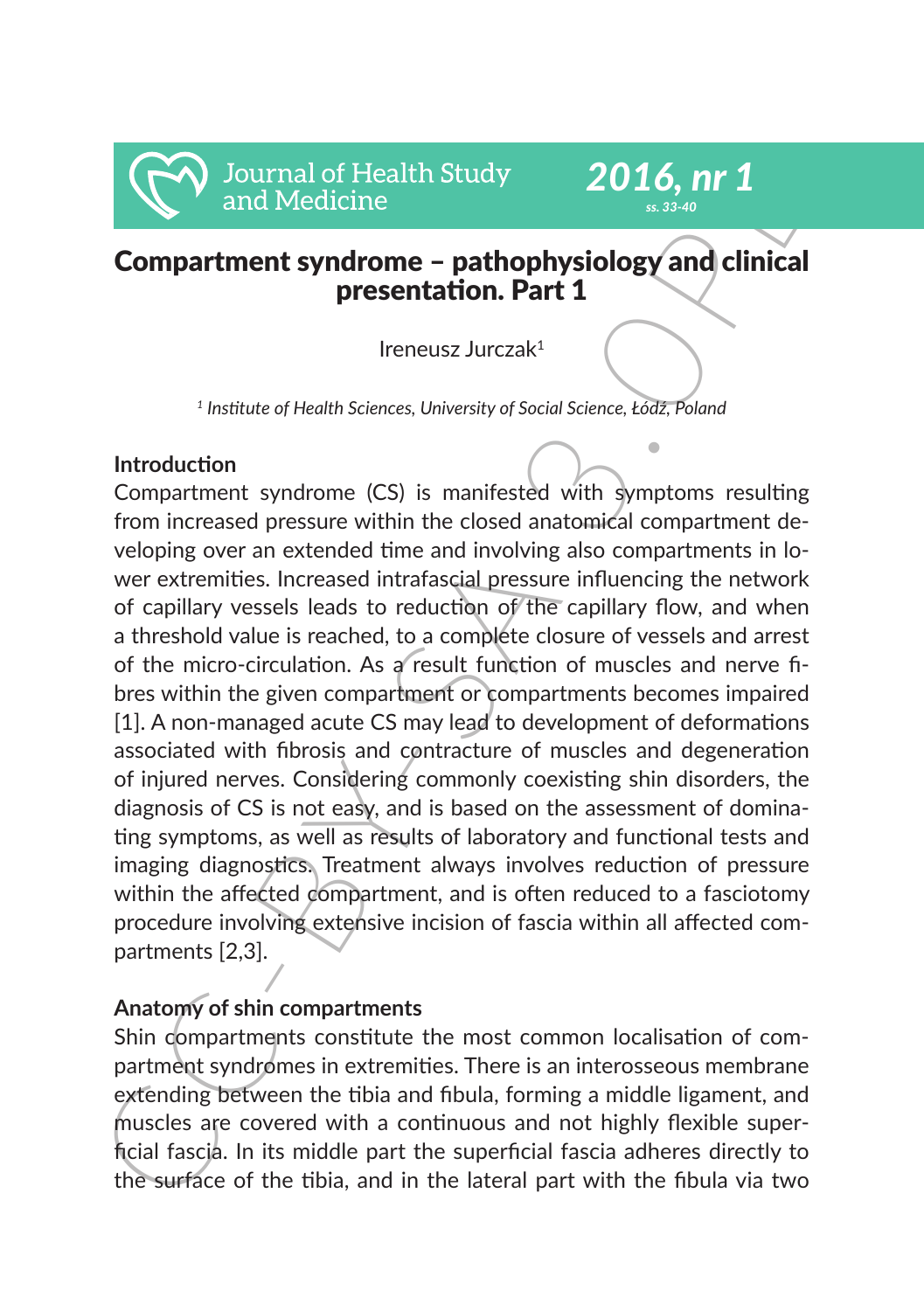ntermuscular septa. As a result, rour compartments are ronmen, um-<br>ted with fascial lamina and closing individual muscles along with their<br>nerves and blood vessels [4]. The anterior compartment is spoon-shay<br>gua and contai intermuscular septa. As a result, four compartments are formed, limited with fascial lamina and closing individual muscles along with their nerves and blood vessels [4]. The anterior compartment is spoon-shaped and contains the tibialis anterior muscle, the extensor hallucis longus and extensor digitorum longus muscles, and the deep fibular nerve. Anterior and lateral to the fibula there is a lateral shin compartment surrounded by two intermuscular septa. Peroneus longus and brevis muscles contained therein are combined within the compartment, filling it up and extending to the lateral ankle. They are accompanied by the superficial fibular nerve and the fibular artery along with veins. The other two compartments are: deep posterior compartment and the superficial compartment. Three muscles combine within the first one: the tibialis posterior muscle, the flexor hallucis muscle and the flexor digitorum longus muscle, filling the space between shin bones behind the interosseous membrane. Also the tibial nerve extends within the deep compartment. The deep posterior shin compartment, beginning from the tarsal joint is completely covered by the superficial posterior compartment containing the soleus muscle and the plantaris muscle (deep layer) and the gastrocnemius muscle (superficial layer), and the sural nerve [5,6]. 25% of vascularisation is contained within the anterior compartment (the anterior tibial artery and vein), and the remaining 75% is contained within the deep posterior compartment (the posterior tibial artery and vein and the fibular artery and vein) [7].

#### **Forms and causes of CS**

Depending on causative factors and the course of compartment syndrome, it is classified as acute or chronic. The acute form of compartment syndrome (ACS) may be a result of numerous factors, including ischaemic-reperfusion ones being consequence of a thrombotic or embolic occlusion, fractures or injuries of soft tissues of the shin [8,9,10]. Other causes are: too tight circumferential dressings, burns (especially circumferential), bites, ballistic trauma, prolonged lithotomy position, shock and transfusion of a large volumes of fluids, intoxications [2,7,11,12]. Nearly half of ACS cases is a result of fractures within the lower extremity, including displaced and open fractures of the tibia and fibula, and fractures within the tarsal joint [10,13]. According to Matsen the etiology of ACS may be divided into three groups. The first one covers reduced volume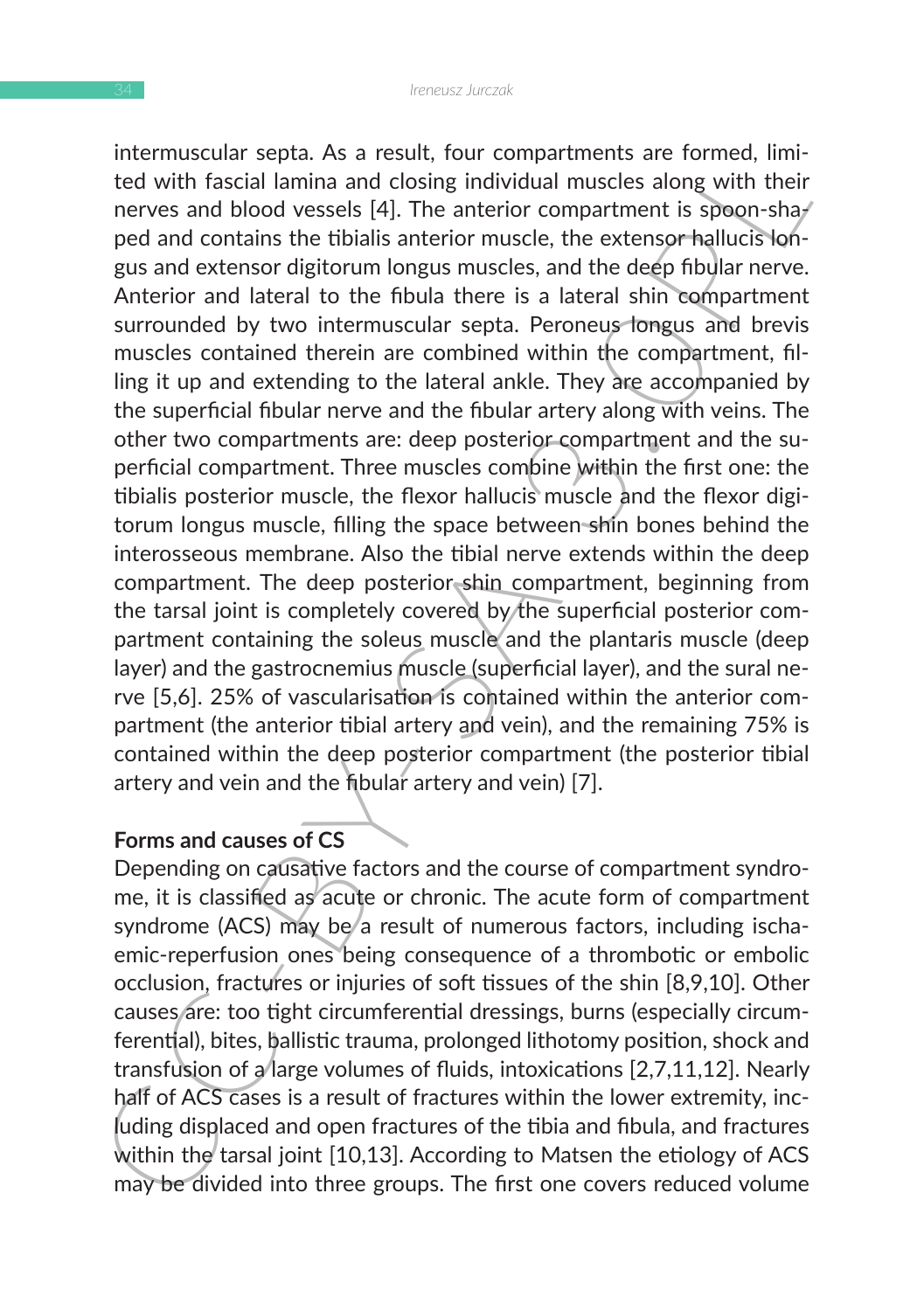of a compartment as a result of excessively tight suture of fascia, too tight dressing or local external compression. The second group of factors is associated with increased content of the compartment in consequen- $\ell$ ce of bleeding (injury of blood vessels, clotting disorder) and increased permeability of capillaries (post-ischaemic oedema, excessive exercise, trauma, burn, intraarterial or intravenous medication administration, surgery). The third group involves reasons associated with increased pressure in blood vessels (venous outflow disorders, muscular hypertrophy, infusion, nephrotic syndrome) [14].

The chronic form of CS is usually a result of excessive, long-term muscular exercise within the given compartment – most commonly the anterior or the lateral one. That results in increased volume of a muscle, as a sum of micro-trauma, and consequential rise of pressure in the affected compartment, along with local tissue perfusion disorders. That leads to a disproportionate blood supply in relation to the muscular demand during an intensive exercise, which manifests with a strong pain. A differential diagnosis of vascular disorders with CS is important. CS is not associated with neurological disorders or pulse changes in the dorsalis pedis artery, even at the time of the most intensive pain [15].

### **Pathophysiology of ACS**

or a compartment as a result of excessively ngin sulture of rascia, to other<br>sph or localing or local external compression. The second group of factors<br>is associated with increased content of the compartment in consequeny The principal role in tissue perfusion is played by the arteriovenous gradient associated with a normal pressure in capillaries and initial segments of veins. The capillary pressure is within the range of  $25 - 30$  mmHg, and the pressure in initial segments of veins localised after the capillary network is lower by nearly 10 mmHg [16,17]. If an increased pressure develops inside a compartment, small veins of the post-capillary system become compressed, leading to increased pressure in their lumen, and then in the lumen of capillary vessels. The back-transmitted increased pressure reduces flow, which leads to under-supply of structures contained in the affected shin compartment. Compression or a complete closure of thin-walled and low-walled lymphatic and venous vessels results in venous stasis and a passive congestion of the shin [18]. The persistent high arterial pressure increases transudation and oedema, and excessing the critical threshold value leads to the extreme stenosis of arteries, arrest of the micro-circulation and ischaemia of muscles, nerves and other tissue structures [19].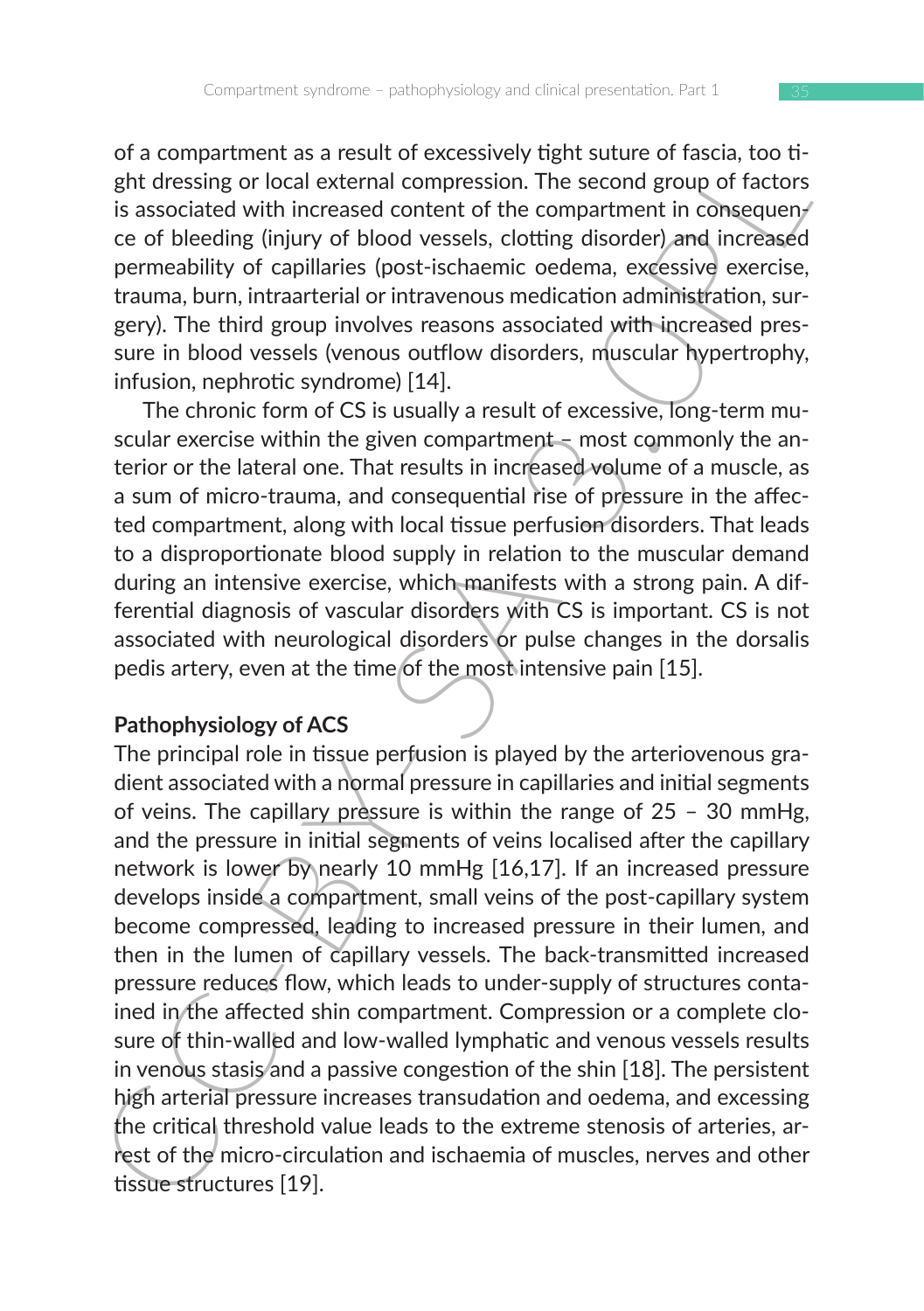Ine isometrie repertuasion mechanism on injury is associated with re-<br>lease of substances damaging cells of tissues, of vascular epithelium, and<br>increasing permeability of capillary vessels. Active oxygen forms, incluy<br>din The ischaemic-reperfusion mechanism of injury is associated with release of substances damaging cells of tissues, of vascular epithelium, and increasing permeability of capillary vessels. Active oxygen forms, including superoxide and hydroxyl radicals, are produced by xanthine oxidase in course of transformation of purine metabolites, including those originating from decomposition of ATP, during the progressing tissue ischaemia – xanthine and hypoxanthine. The reaction occurring presumably in endothelial cells may damage all cellular components, and resulting free radicals may activate the cascade of arachidonic acid, leading to the production of leucotrienes and prostaglandins, including prostacyclin [7]. That may lead to oxidation of cellular membrane fats and production of more reactive oxygen forms. Toxic oxygen metabolites activate neutrophils that damage the endothelial cells and result in a final damage of tissues of the affected compartment. That is probably a result of over- -expression of adhesion molecules of β-integrin character on the surface of neutrophils, as well as of intracellular adhesion molecules on endothelial cells. That inhibits the movement of granulocytes along the vascular endothelium resulting in their adhesion to its walls, and enzymes produced in granulocytes (myeloperoxidase, proteases) and toxic free radicals damage the endothelium. The next step is migration of neutrophils through the wall of venous vessels and into the extravascular space [20]. As those changes develop, damage of the cellular membrane leads to extracellular and cellular oedema, and in consequence to increase in tissue pressure and development of CS. Injured tissues release inorganic phosphates, amino acids, purines and proteolytic enzymes, that activate the clotting system, along the arachidonic acid metabolites. Thrombosis is intensified in the micro-circulation and pro-inflammatory cytokines are released, along with vasoconstrictive substances [21].

Tissues contained in the affected compartment have a variable resistance to ischaemia. The resistance of the striated muscle tissue to ischaemia is approx. 4 hours, with a permanent damage occurring after 8 hours of ischaemia. In case of nerves the ischaemia tolerance time is approx. 8 hours, and irreversible changes develop within 12-24 hours. For peripheral nerves the critical pressure value is the value over 35 mmHg maintained for over 6 hours. The resistance of the adipose tissue extends for approx. 12 hours, of the skin to approx. 24 hours, and of the osseous tissue in normal thermal conditions to 3-4 days [22, 23].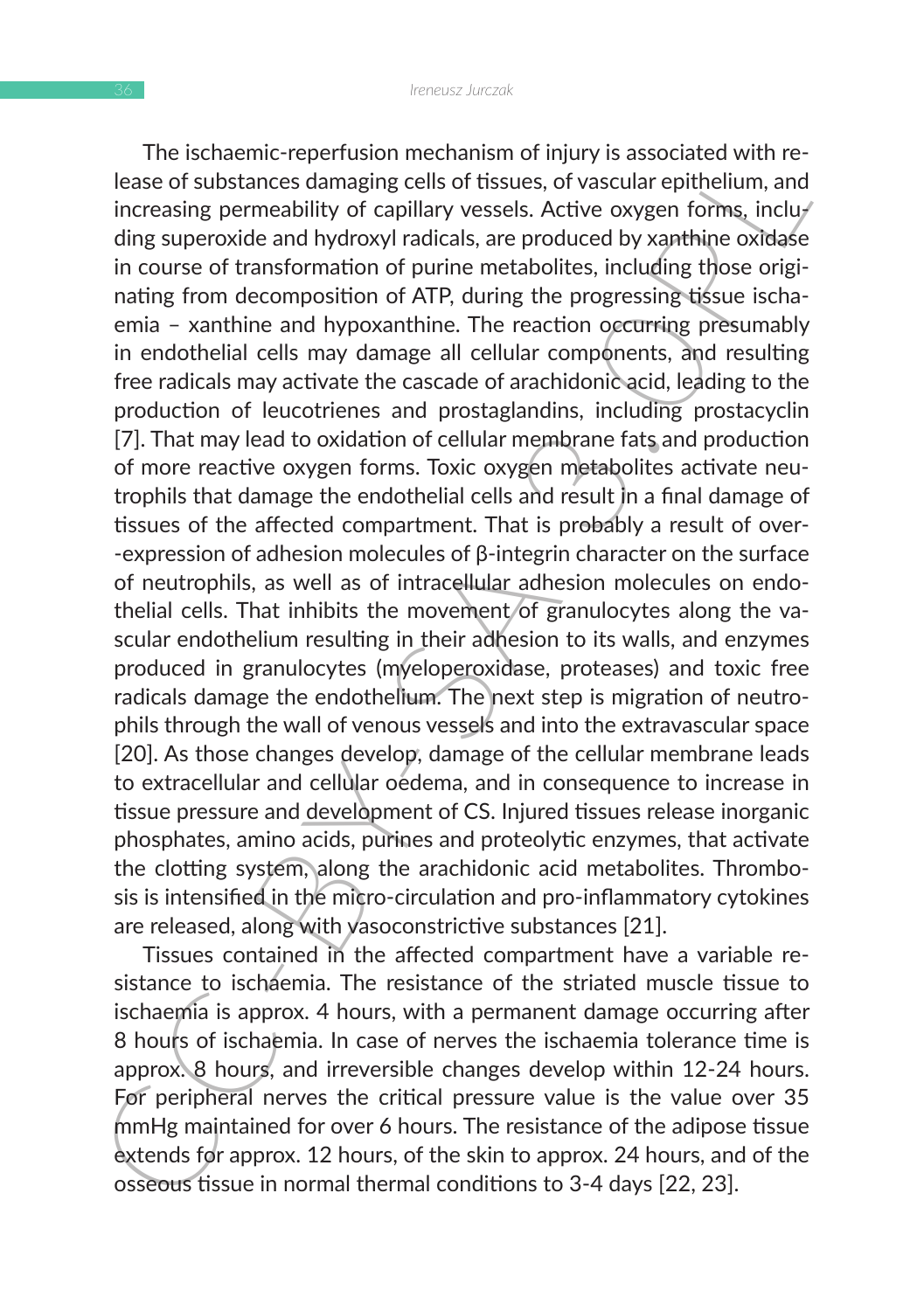#### **The clinical presentation of CS**

Ine cuited presentation of CS. The arenewige of screen of public the phenomenon of structure of them both is observed in approx. 8% of asses (24). The main of them both is observed in approx. 8% of asses (24). The main of Most commonly signs and symptoms are manifested within the anterior and deep posterior compartments (25% of cases), and simultaneous involvement of them both is observed in approx. 8% of cases [24]. The main symptom of ACS of an increasing stretching pain, often not proportional to the injury and resistant to the pharmacotherapy, sensory disorders within the area supplied by nerves passing through the affected compartment, and paresthesias, muscular weakness, as well as hard and painful to palpation oedema of the affected compartment. It should be noted that the peripheral circulation may be normal in the developing compartment syndrome. Pulse is palpable in the physical examination, and colour of the skin remains normal [9]. The  $\mu$ 6 P" rule has been long mentioned as a diagnostic criterium of CS. The acronym stands for principal symptoms of acute compartment syndrome: pain, pressure, pallor, paresthesia, paralysis, pulselessness. In the diagnostic process the key role is played by sequence of developing symptoms, especially those associated with peripheral nerves of the affected extremity. First symptoms developing with pain are paresthesias, as a consequence of sensory disorders of skin nerves. When motor nerve disorders appear, or a complete paralysis occurs, the syndrome is fully developed, which may suggest irreversible character of pathological changes. Starting a therapy on that stage may prevent from further damage, which does not mean that the full efficiency of the extremity could be restored [25, 26]. Presence all characteristic symptoms of the syndrome, and especially the absence of pulse suggesting injury of the artery, indicates that the process had entered its final stage, associated with irreversible damage of structures within the affected compartment. In case of the syndrome with no injury of a large vessel, changes are usually delayed, and the pulse is palpable for a long time. Therefore, it should be underlined that peripheral pulse palpability does not exclude CS. However, the absence of pulse should not be the crucial symptom in the diagnosis of CS, because the symptom may appear at the point of time when pathological changes are already irreversible [23].

#### **Summary**

The phenomenon of structural damage as a consequence of shin compartment syndrome is well known. That damage results from primary and secondary changes of perfusion within the affected compartment, often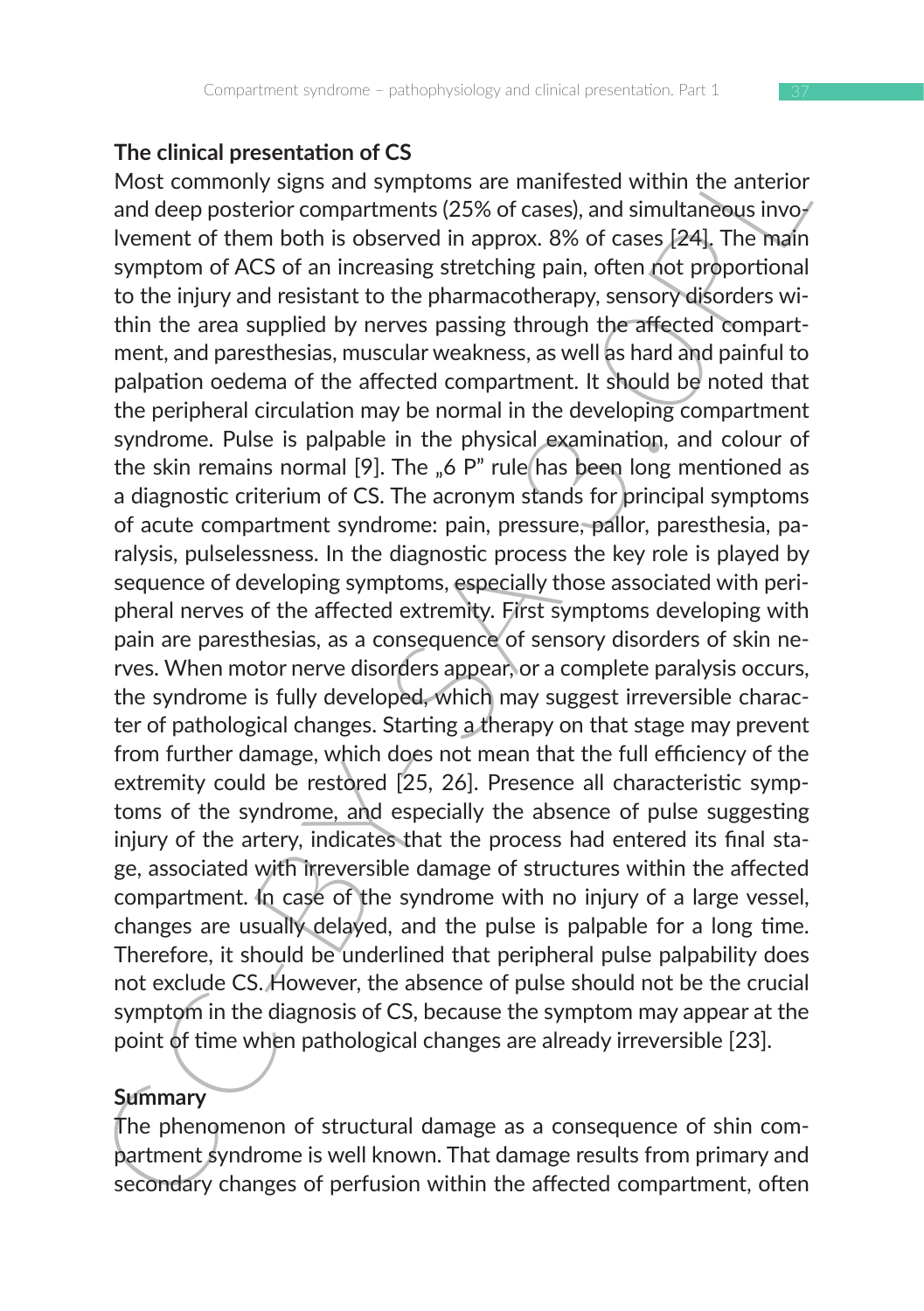Example to rreversible changes resulting in tunctional disability or the articular decided lower extremity. The awareness of pathophysiology and of the clinical presentation often allows early diagnosis and introduction of leading to irreversible changes resulting in functional disability of the affected lower extremity. The awareness of pathophysiology and of the clinical presentation often allows early diagnosis and introduction of an effective therapy, stopping the progress of the pathology and minimisation of its consequences.

### **References**

1. Prasarn ML, Ouellette EA, Acute compartment syndrome of the upper extremity. J Am Acad Orthop Surg 2011; 19: 49–58.

2. Oprel PP, Eversdijk MG, Vlot J, Tuinebreijer WE, den Hartog D. The acute compartment syndrome of the lower leg: a difficult diagnosis? Open Orthop J 2010; 17: 115-119.

3. Waterman BR, Laughlin M, Kilcoyne K, Cameron KL, Owens BD. Surgical treatment of chronic exertional compartment syndrome of the leg. J Bone Joint Surg Am 2013; 95: 592–596.

4. Flick D, Flick R. Chronic exertional compartment syndrome testing. Curr Sports Med Rep 2015; 14(5): 380–385.

5. Schleip R, Klinger W, Lehmann-Horn F. Active fascial contractility: fascia may be able to contract in a smooth muscle-like manner and thereby influence musculoskeletal dynamics. Med Hypotheses 2005; 65: 273–277.

6. Myers T. The anatomy trains. Myofascial meridians for manual and movement therapists. 2nd edition. Churchill Livingstone Elsevier; 2009. 182.

7. Fabian TC. Extremity compartment syndrome. W. John L. Cameron, editors. Current surgical therapy. 8th Philadelphia, Mosby; 2005. 989-994.

8. Kanlic EM, Pinski SE, Verwiebe EG, Saller J, Smith WR. Acute morbidity and complications of thigh compartment syndrome: A report of 26 cases. Patient Saf Surg 2010; 19:13.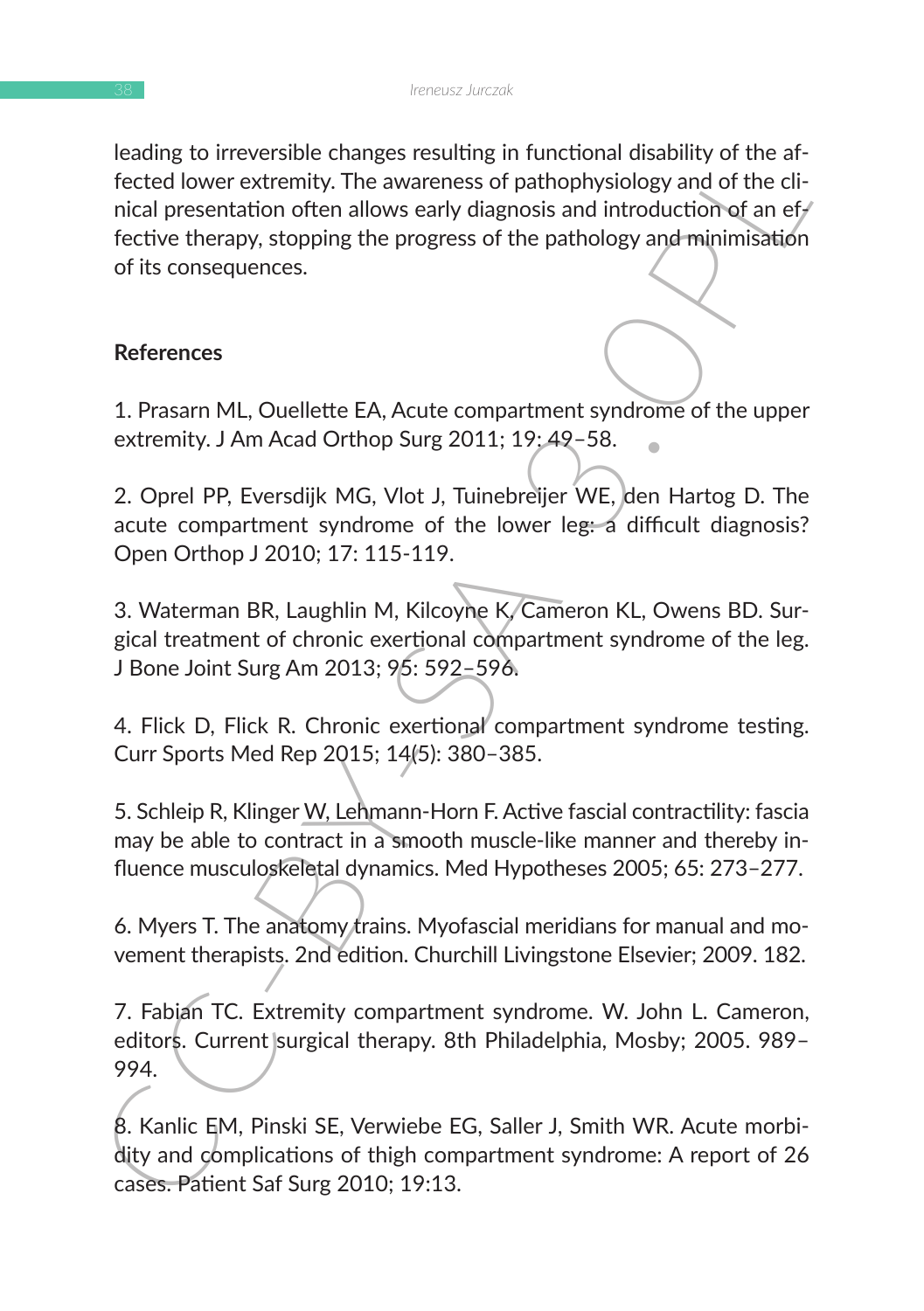9. Garner AJ, Handa A. Screening tools in the diagnosis of acute compartment syndrome. Angiology 2010; 61: 475–481.

10. Kierzynka G, Grala P. Compartment syndrome of the foot after calcaneal fractures. Ortop Traumatol Rehabil 2008; 4(6); vol. 10: 377–383.

11. Park JS, Seo MS, Gil HW, Yang JO, Lee EY, Hong SY. Incidence, Etiology, and Outcomes of Rhabdomyolysis in a Single Tertiary Referral Center. J Korean Med Sci 2013; 28(8): 1194–1199.

12. Janković SR, Stosić JJ, Vucinić S, Vukcević NP, Ercegović GV. Causes of rhabdomyolysis in acute poisonings. Vojnosanit Pregl 2013; 70(11): 1039–1045.

13. Imade S, Takao M, Miyamoto W, Nishi H, Uchio Y. Leg anterior compartment syndrome following ankle arthroscopy after Maisonneuve fracture. Arthroscopy 2009; 25(2): 215–218.

14. Matsen FA. A practical approach to compartmental syndromes. Part I. Definition, theory, and pathogenesis. Instr Course Lect 1983; 32: 88–92.

15. Diebal AR, Gregory R, Alitz/C, Gerber JP. Forefoot running improves pain and disability associated with chronic exertional compartment syndrome. Am J Sports Med 2012; 40(5):1060–1067.

16. Ozkayin N, Aktuglu K. Absolute compartment pressure versus differential pressure for the diagnosis of compartment syndrome in tibial fractures. Int Orthop 2005; 29: 396–401.

v. Lamer AJ, Hanara A. Screening toos in the diagnoiss of actue com-<br>
Lamer M, Hanara A. Screening toos in the diagnoiss of actue com-<br>
10. Kierzynka G, Grala P. Compartment syndrome of the foot after-cal-<br>
caneal fracture 17. Arbabi S, Brundage SI, Gentilello LM. Near-infrared spectroscopy: a potential method for continuous, transcutaneous monitoring for compartmental syndrome in critically injured patients. J Trauma 1999; 47: 829–833.

18. Hofmann AA, Manning JB. Lower extremity. Walcott MW, editors. Ambulatory Surgery and the Basics of Emergency surgical Care. 2<sup>nd</sup> Ed, Philadelphia: JB. Lippincott Com.; 1988; 628–632.